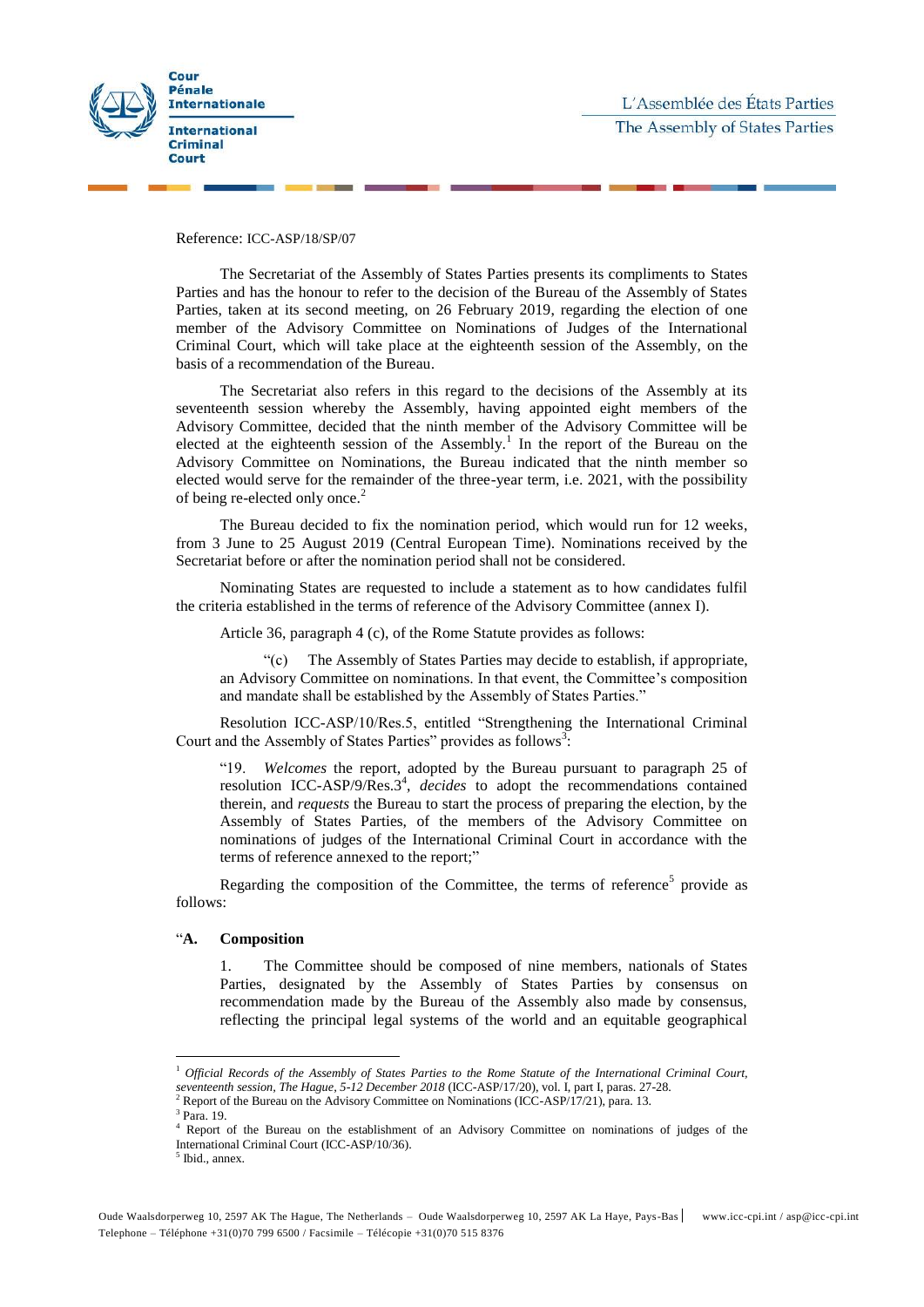representation, as well as a fair representation of both genders, based on the number of States Parties to the Rome Statute.

2. Members of the Committee should be drawn from eminent interested and willing persons of a high moral character, who have established competence and experience in criminal or international law.

3. Members of the Committee would not be the representatives of States or other organizations. They would serve in their personal capacity, and would not take instructions from States Parties, States or any other organizations or persons.

4. The Committee will designate a coordinator to chair its meetings and organize its work."

In the report of the Advisory Committee on Nominations of Judges on the work of its sixth meeting,<sup>6</sup> the Committee made the following recommendation concerning its future composition:

"The Committee recalled that in accordance with its terms of reference, its members would normally be designated for three year terms, with the possibility of being reelected only once and that the same terms of reference sought "to stagger membership and provide continuity".

In the report on the work of its sixth meeting the Committee also made the following recommendation concerning fair representation of both genders, which was subsequently included as paragraph 70 of resolution ICC-ASP/16/Res.6, entitled "Strengthening the International Criminal Court and the Assembly of States Parties":

"70. *Recalling* the terms of reference of the Advisory Committee on Nominations of Judges of the International Criminal Court adopted by the Assembly via resolution ICC-ASP/10/Res.5, para. 19, *requests* States Parties which may be considering nominations of their nationals as members of the Advisory Committee to bear in mind that the composition of the Committee should reflect, inter alia, 'a fair representation of both genders'."

Nominations shall be communicated through the diplomatic channel to the Secretariat of the Assembly of States Parties, International Criminal Court, Oude Waalsdorperweg 10, 2597 AK The Hague, The Netherlands (or via fax to **+**31 70 515 8376 or via e-mail to [asp@icc-cpi.int\)](mailto:asp@icc-cpi.int). If feasible, the Secretariat would appreciate receiving an electronic copy of the nomination and supporting documents.

The Hague, 18 April 2019

 $\overline{a}$  $6$  ICC-ASP/16/7.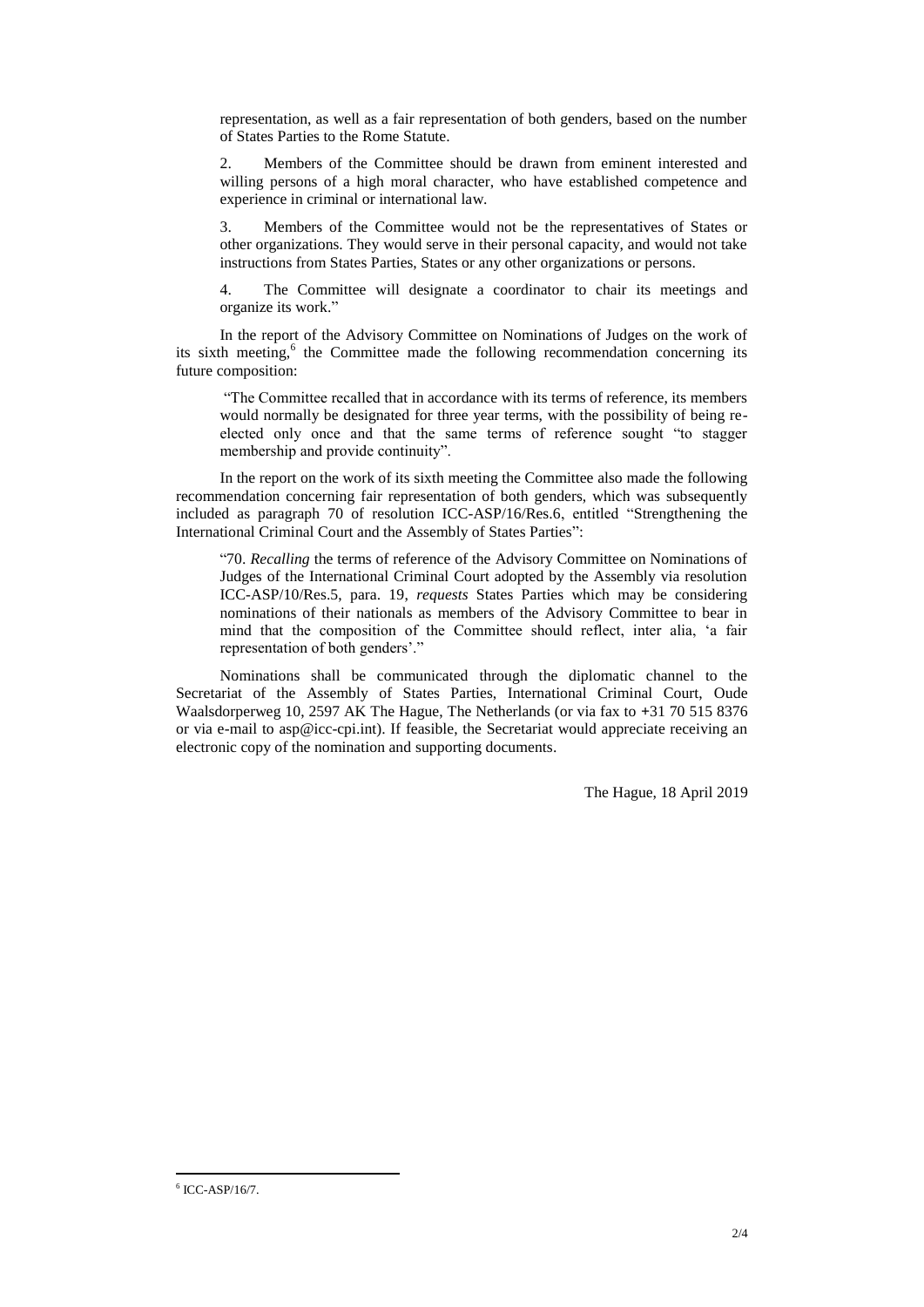# **Annex I**

## **Terms of reference for the establishment of an Advisory Committee on nominations of judges of the International Criminal Court**<sup>1</sup>

### **A**. **Composition**

1. The Committee should be composed of nine members, nationals of States Parties, designated by the Assembly of States Parties by consensus on recommendation made by the Bureau of the Assembly also made by consensus, reflecting the principal legal systems of the world and an equitable geographical representation, as well as a fair representation of both genders, based on the number of States Parties to the Rome Statute.

2. Members of the Committee should be drawn from eminent interested and willing persons of a high moral character, who have established competence and experience in criminal or international law.

3. Members of the Committee would not be the representatives of States or other organizations. They would serve in their personal capacity, and would not take instructions from States Parties, States or any other organizations or persons.

4. The Committee will designate a coordinator to chair its meetings and organize its work.

### **B. Mandate**<sup>2</sup>

5. The Committee is mandated to facilitate that the highest-qualified individuals are appointed as judges of the International Criminal Court.

6. Committee members would normally be designated for three year terms, with the possibility of being re-elected only once. Four of the first members designated shall be asked to serve only for one three year term, so as to stagger membership and provide continuity.

In the event of a vacancy, an election shall be held in accordance with the procedure for the nomination and election of members of the Advisory Committee on nominations. The procedure shall apply mutatis mutandis, subject to the following provisions:

(a) The Bureau of the Assembly of States Parties may fix a nomination period which is shorter than the one used for other elections:

(b) The Bureau of the Assembly of States Parties may elect the member; and

(c) A member elected to fill a vacancy shall serve for the remainder of the predecessor's term and may be re-elected.

6 *bis.* For a period of three years after the end of the mandate or after the resignation of a member of the Committee, that person shall not be nominated as a candidate for election to the Court.

7. The work of the Committee is based on the applicable provisions of the Rome Statute and its assessment of the candidates will be based strictly on the requirements of article 36, paragraphs  $(3)$   $(a)$ ,  $(b)$  and  $(c)$ .

## **C. Working methods**

8. The Committee will convene in person, by correspondence, or via remote links, once candidates have been nominated by States. The members of the Committee shall ensure the confidentiality of all communications during the process.

 $\overline{a}$ <sup>1</sup> Report of the Bureau on the establishment of an Advisory Committee on nominations of judges of the

International Criminal Court, (ICC-ASP/10/36), annex.

 $^{2}$  As amended by resolution ICC-ASP/13/Res.5, annex III.